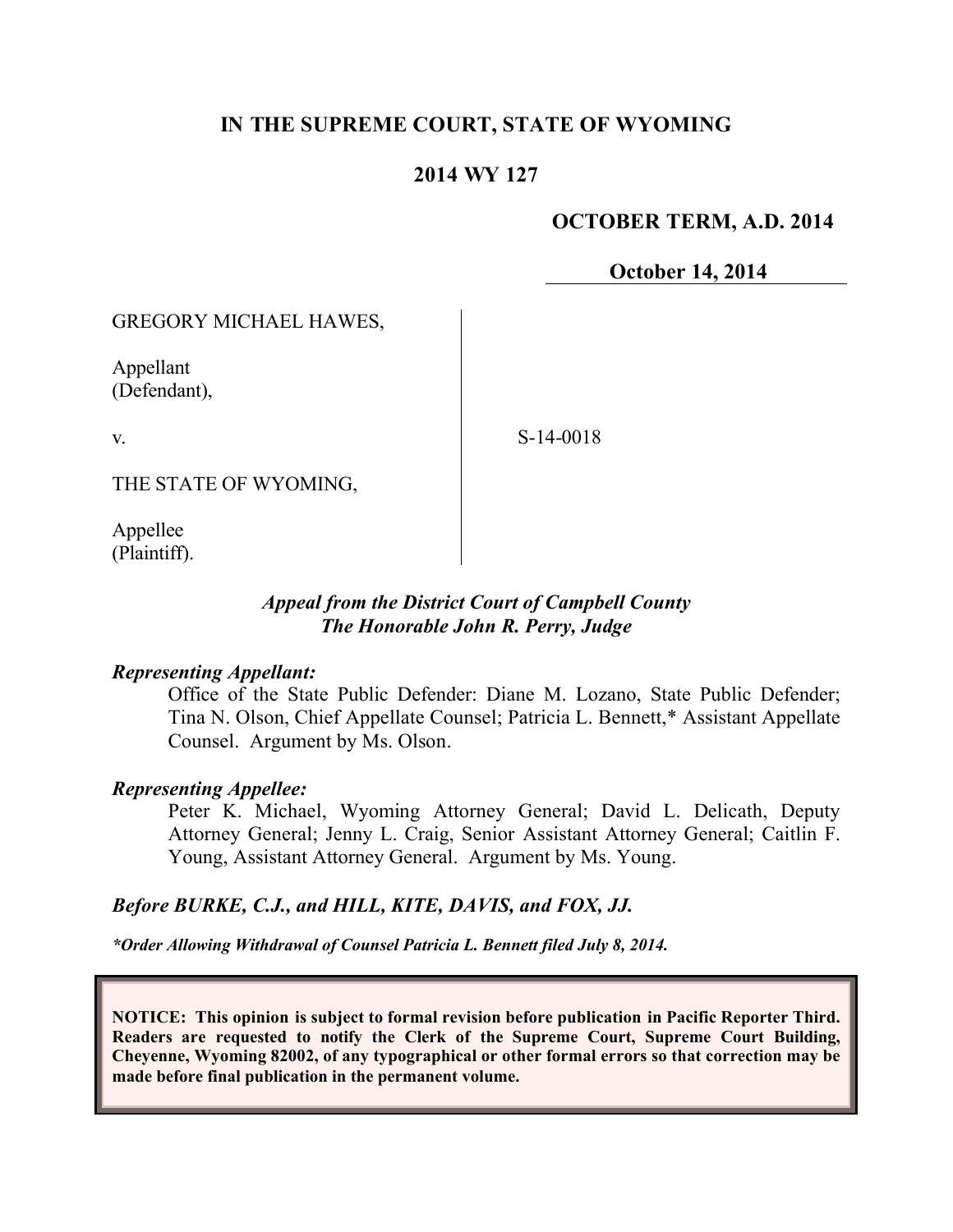#### **FOX, Justice.**

[¶1] A jury found Gregory Michael Hawes guilty of stalking and kidnapping his estranged wife. On appeal, Mr. Hawes contends that there was insufficient evidence to demonstrate that he engaged in a course of conduct necessary to support a stalking conviction; that he should be resentenced on the kidnapping conviction with mitigation for his voluntary release of the victim; and that the jury was incorrectly instructed on the charge of felonious restraint, a lesser included offense to the crime of kidnapping. We reverse the stalking conviction, and affirm on the other two issues.

#### *ISSUES*

[¶2] 1. Was there sufficient evidence of a course of conduct to support the verdict of stalking?

2. Was there sufficient evidence for the jury to conclude that Mr. Hawes did not voluntarily release his kidnapping victim and was thus not entitled to sentence mitigation?

3. Was the jury properly instructed on the lesser included charge of felonious restraint?

## *FACTS*

[¶3] Mr. Hawes' estranged wife, Donna Hawes, opened her back door on the morning of January 26, 2013, to let her dog in. Instead of her dog, she found Mr. Hawes, who yanked the door from her hand, forced himself into the residence, and pushed her against the freezer with his arm against her throat.<sup>1</sup> Mr. Hawes prevented her from leaving and forced her into the bedroom, where he tied her hands and feet to the bed and gagged her by putting a sock in her mouth.

[¶4] Mr. Hawes told Mrs. Hawes that he would either hang himself and make her watch, or he would kill her and then hang himself. He left the room and returned with a stepladder and some wine. Using an exercise weight, he punched two holes in the ceiling. He then took a bottle of Xanax from the medicine cabinet and washed down a number of the pills with some wine. Mr. Hawes then took the sock out of Mrs. Hawes' mouth so that she could tell him where the television remote was. Now able to speak, Mrs. Hawes asked him how he would feel if someone did this to his mother or one of his daughters, and then Mr. Hawes cut the restraints from her hands with a pair of scissors. She took the scissors, cut her feet free, grabbed her keys, and ran from the home.

  $<sup>1</sup>$  Mr. Hawes was on bail at the time, and was ordered as a part of bail to have no contact with Donna</sup> Hawes and to stay away from her home.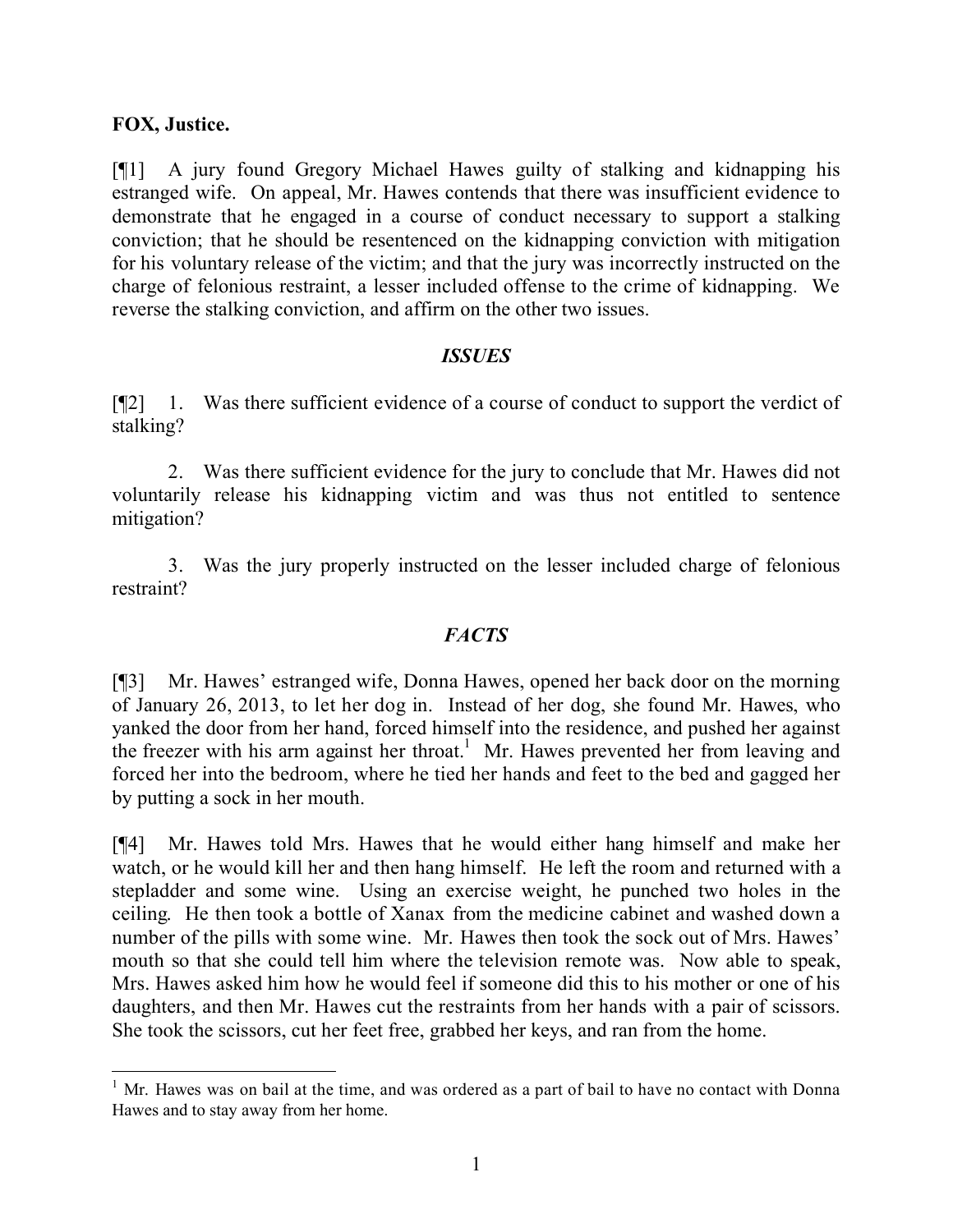[¶5] When asked if Mr. Hawes allowed her to go, Mrs. Hawes responded: "He was right behind me.  $I - I$  just tried to go as fast as I could to get away." Mrs. Hawes decided against trying to drive away in her truck because the windows were iced up and "he was right behind me." Instead, she ran across the pasture toward her neighbor's house, with Mr. Hawes in pursuit. Although he caught up to her a couple of times, Mrs. Hawes got away. She was helped by an English Mastiff puppy who thought they were playing, causing both Mr. and Mrs. Hawes to fall and allowing Mrs. Hawes to wriggle out of the coat Mr. Hawes had hold of and run away. Mrs. Hawes made it to her neighbor's yard and at that point Mr. Hawes abandoned his pursuit. The neighbor let her in, the police arrived, and Mrs. Hawes was taken to the hospital for treatment of her cuts and bruises.

[¶6] On the day before, January 25, Mrs. Hawes was following a white pickup truck on her way to work, and when it turned down a dirt road, she recognized that the truck was being driven by Mr. Hawes. Mrs. Hawes was approximately five miles from her home and approximately one mile from the turn to Mr. Hawes' home when she noticed his truck. When Mr. Hawes first accosted her on the morning of the 26th, Mrs. Hawes asked if that was him the day before, and "[h]e told me he was watching me; that he was -- he was -- that was his truck."

[¶7] At trial, at the close of the State's evidence, Mr. Hawes moved for a judgment of acquittal, arguing that driving down the road in front of Mrs. Hawes on January 25 was not sufficient to constitute a course of conduct to support the stalking charge. The district court denied the motion, and the jury found Mr. Hawes guilty of felony stalking in violation of Wyo. Stat. Ann. § 6-2-506(b) and (e)(iii) (LexisNexis 2013), and kidnapping in violation of Wyo. Stat. Ann. § 6-2-201(a)(ii), (a)(iii), and (d) (LexisNexis 2013). Mr. Hawes filed a motion for new trial, which the district court denied. He was sentenced to five to nine years incarceration on the stalking charge, and thirty years to life on the kidnapping charge, to be served consecutively. He timely filed this appeal.

## *DISCUSSION*

## *I. Was there sufficient evidence of a course of conduct to support the verdict of stalking?*

## **A. Standard of Review**

[¶8] The State contends that Mr. Hawes waived his right to challenge the district court's denial of his motion for judgment of acquittal when he presented evidence after making the motion and then failed to renew the motion at the close of his evidence, relying on *Granzer v. State*, 2010 WY 130, ¶ 7, 299 P.3d 640, 643-44 (Wyo. 2010). The Court in *Granzer* did hold that the defendant's introduction of evidence following denial of a judgment of acquittal is a waiver of the appeal of that motion; however, the Court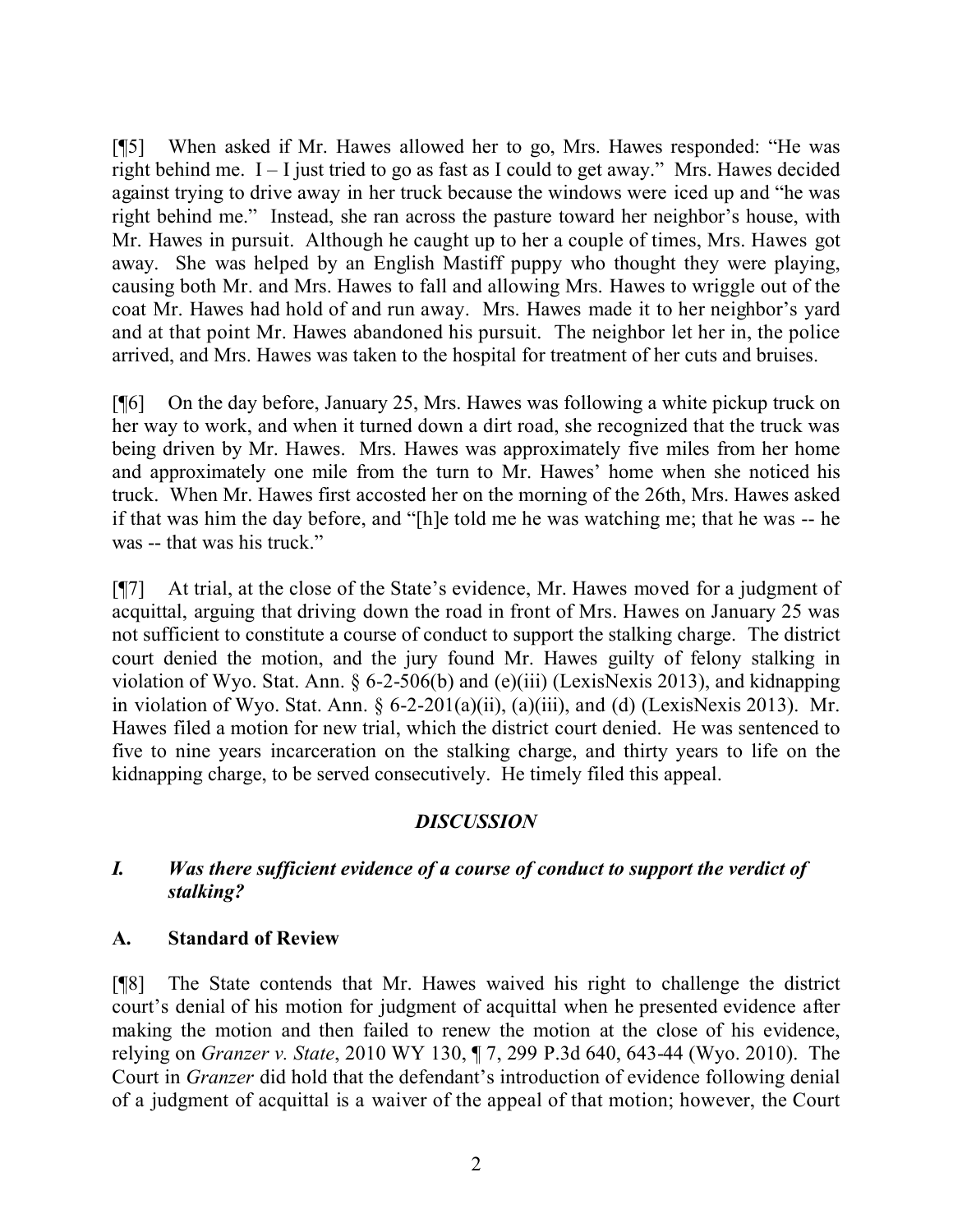went on to consider the appellant's claim that the "trial evidence as a whole is insufficient to support her conviction." *Id.* at ¶ 8, 239 P.3d at 644. Although it may be true that Mr. Hawes waived his right to appeal the denial of his motion of acquittal, he has not waived his right to raise the issue of sufficiency of the evidence and to have it reviewed under our established standard of review. Since *Granzer*, this Court has abandoned the old approach which limited our review of insufficiency of the evidence claims to plain error when the defendant failed to move for a judgment of acquittal. *See Pena v. State*, 2013 WY 4, ¶ 29 n.2, 294 P.3d 13, 18 n.2 (Wyo. 2013); *Garay v. State*, 2007 WY 130, ¶ 2 n.1, 165 P.3d 99, 101 n.1 (Wyo. 2007).<sup>2</sup> The same reasoning applies to cases such as this one, where a motion for judgment of acquittal was made but not renewed, and we therefore analyze this issue using our sufficiency of the evidence standard of review:

> We review that evidence with the assumption that the evidence of the prevailing party is true, disregard the evidence favoring the unsuccessful party, and give the prevailing party the benefit of every favorable inference that we may reasonably draw from the evidence. We will not reweigh the evidence nor will we re-examine the credibility of the witnesses.

*Brown v. State*, 2014 WY 104, ¶ 8, 332 P.3d 1168, 1171-72 (Wyo. 2014) (quoting *Perritt v. State*, 2005 WY 121, ¶ 9, 120 P.3d 181, 186 (Wyo. 2005)).

## **B. Course of Conduct of Stalking**

[¶9] The jury was instructed that, to establish the crime of stalking, the State must prove the following elements beyond a reasonable doubt:

- 1. On or between January 25, 2013 and January 26, 2013;
- 2. In Campbell County, Wyoming;
- 3. The defendant, Gregory M. Hawes;
- 4. With the intent to harass Donna Hawes;
- 5. Engaged in a course of conduct reasonably likely to harass Donna Hawes; and
- 6. The defendant committed the acts set forth in elements 4 and 5 in violation of a condition of bail.

<sup>2</sup> The State contended at oral argument that it only raised this issue because of the way in which Mr. Hawes styled his statement of the issues on appeal. We overlook any ambiguity that might be found in that statement of the issues because the substance of the argument is clearly directed to the sufficiency of the evidence.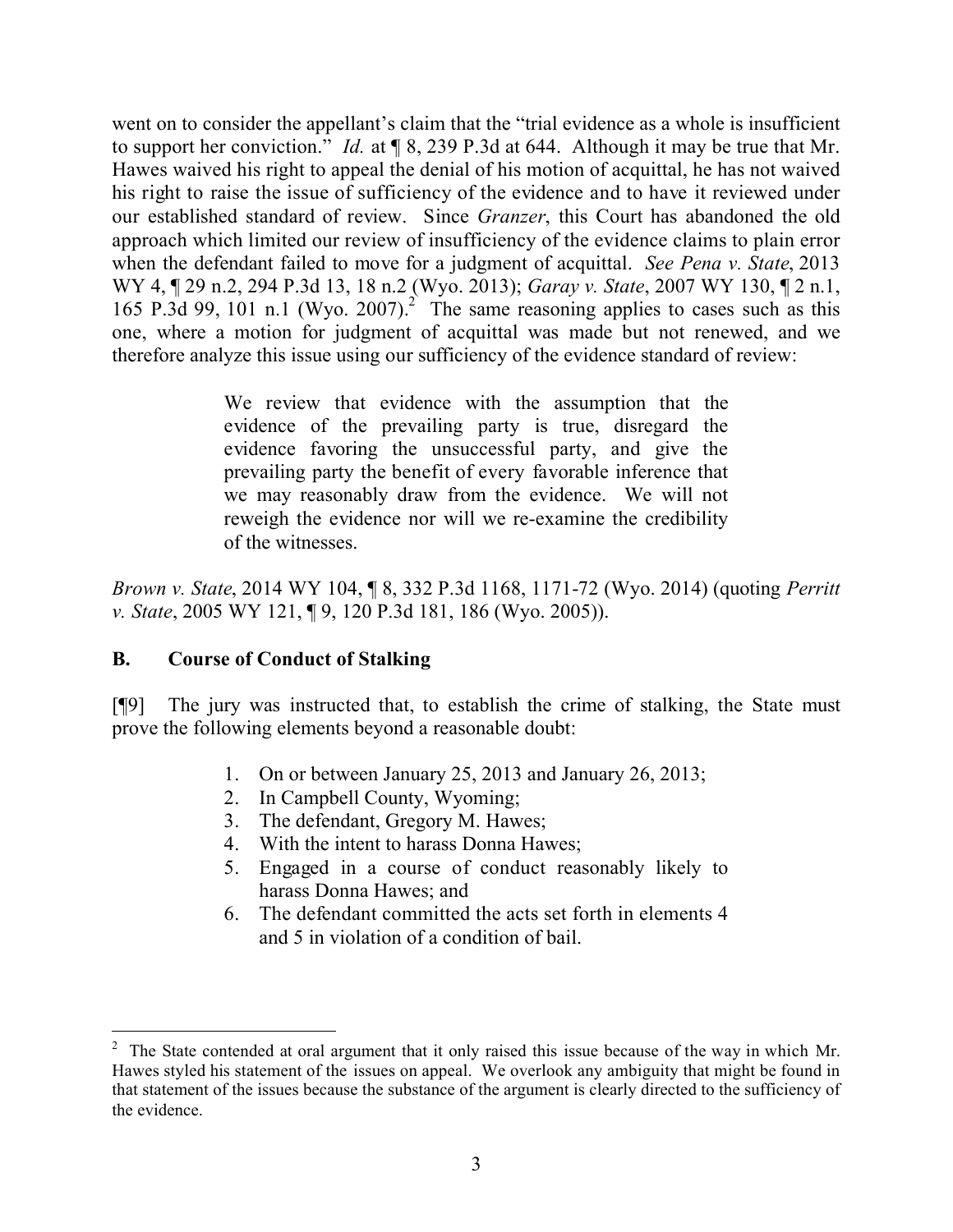"Course of conduct" is defined by statute as "a pattern of conduct composed of a series of acts over any period of time evidencing a continuity of purpose." Wyo. Stat. Ann. § 6-2-  $506(a)(i)$  (LexisNexis 2013). "Harass" means:

> to engage in a course of conduct, including but not limited to verbal threats, written threats, lewd or obscene statements or images, vandalism or nonconsensual physical contact, directed at a specific person or the family of a specific person, which the defendant knew or should have known would cause a reasonable person to suffer substantial emotional distress, and which does in fact seriously alarm the person toward whom it is directed.

Wyo. Stat. Ann. § 6-2-506(a)(ii) (LexisNexis 2013).

[¶10] The State concedes that there can be no "course of conduct" if there was no intent to harass on January 25. Giving the State the benefit of every favorable inference, the facts regarding what occurred on January 25 are insufficient to conclude that Mr. Hawes acted with the intent to harass Mrs. Hawes on that day. Mrs. Hawes found herself following behind a white pickup at a location several miles from her home and near the turnoff to Mr. Hawes' home. The State presented no evidence to dispute Mr. Hawes' explanation that he was on his way home. Instead, the State contends that Mr. Hawes' statement to Mrs. Hawes on January 26 when she asked whether that was him the day before, and he answered that he was watching her, is evidence that he intended to harass her. We cannot conclude that watching her during a chance encounter in a small Wyoming town gives rise to a reasonable inference that Mr. Hawes had an intent to harass Mrs. Hawes on January 25. *See Walker v. State*, 2013 WY 58, ¶ 33, 302 P.2d 182, 192 (Wyo. 2013).

[¶11] We hold there was insufficient evidence to support the stalking conviction and we reverse it.

## *II. Was there sufficient evidence for the jury to conclude that Mr. Hawes did not voluntarily release his kidnapping victim and was thus not entitled to sentence mitigation?*

[¶12] Wyoming law provides that when a defendant shows that he voluntarily released the victim, substantially unharmed, in a safe place, prior to trial, then he is entitled to mitigation in sentencing.<sup>3</sup> The burden of proof is on the defendant to establish these

 <sup>3</sup> With mitigation, the maximum penalty for kidnapping is not more than twenty years. Wyo. Stat. Ann. § 6-2-201(c) (LexisNexis 2013). Without mitigation, the penalty is not less than twenty years to life. Wyo. Stat. Ann. § 6-2-201(d) (LexisNexis 2013).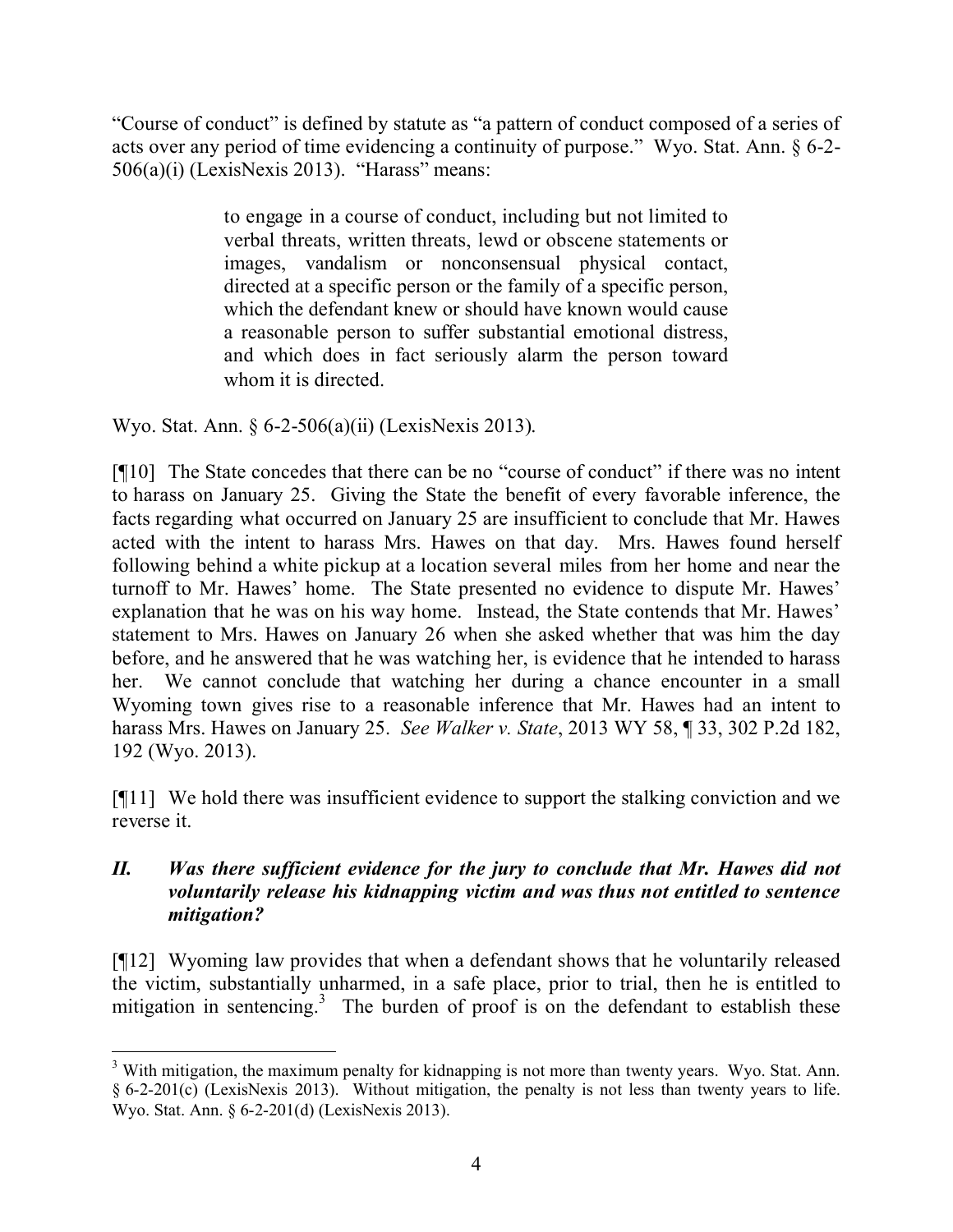mitigating factors. *Loomer v. State*, 768 P.2d 1042, 1047 (Wyo. 1989). We apply the standard of review stated *supra*, ¶ 8, for reviewing a sufficiency of the evidence claim.

[¶13] Mr. Hawes argues he "voluntarily released" his victim when he cut her hands free and then allowed her to cut her own feet free and again when he stopped chasing her when she reached the edge of her neighbor's property. However, a reasonable jury could certainly have concluded that Mrs. Hawes cutting her own feet free and then running from the house and across the pasture with Mr. Hawes in pursuit did not constitute "voluntary release." Because Mr. Hawes has not shown that there was insufficient evidence to support a finding of no voluntary release, we do not address the remaining factors, and we affirm the jury's finding that he was not entitled to a mitigated sentence for the kidnapping charge.

# *III. Was the jury properly instructed on the lesser included charge of felonious restraint?*

[¶14] The trial court instructed the jury that the elements of felonious restraint, a lesser included offense to kidnapping, are as follows:

The elements of the lesser included offense of Restraint are:

- 1. On or about January 26, 2013;
- 2. In Campbell County, Wyoming;
- 3. The defendant, Gregory M. Hawes;
- 4. Knowingly;
- 5. Restrained Donna Hawes, unlawfully;
- 6. In circumstances exposing her to risk of serious bodily injury.

[¶15] At the jury instruction conference, counsel for Mr. Hawes objected to the omission of the word "felonious" from the description of the offense of felonious restraint. We will therefore review this issue concerning the title of the crime under an abuse of discretion standard, affording significant deference to the trial court's decisions. "A trial court is given wide latitude in instructing the jury and, as long as the instructions correctly state the law and the instructions in their entirety sufficiently cover the relevant issue, reversible error will not be found." *Gonzalez-Ochoa v. State*, 2014 WY 14, ¶ 18, 317 P.3d 599, 605 (Wyo. 2014) (quoting *Duke v. State*, 2004 WY 120, ¶ 90, 99 P.3d 928, 954 (Wyo. 2004)).

[¶16] The trial court judge explained that he took out the word "felonious" and used only "restraint" in the instruction in order to avoid prejudice to the defendant. Mr. Hawes contends that the omission of the word "felonious" somehow misled the jury into believing that the lesser included offense was not a "serious crime." Although we agree that a trial court does not have the discretion to change the words of the statute when it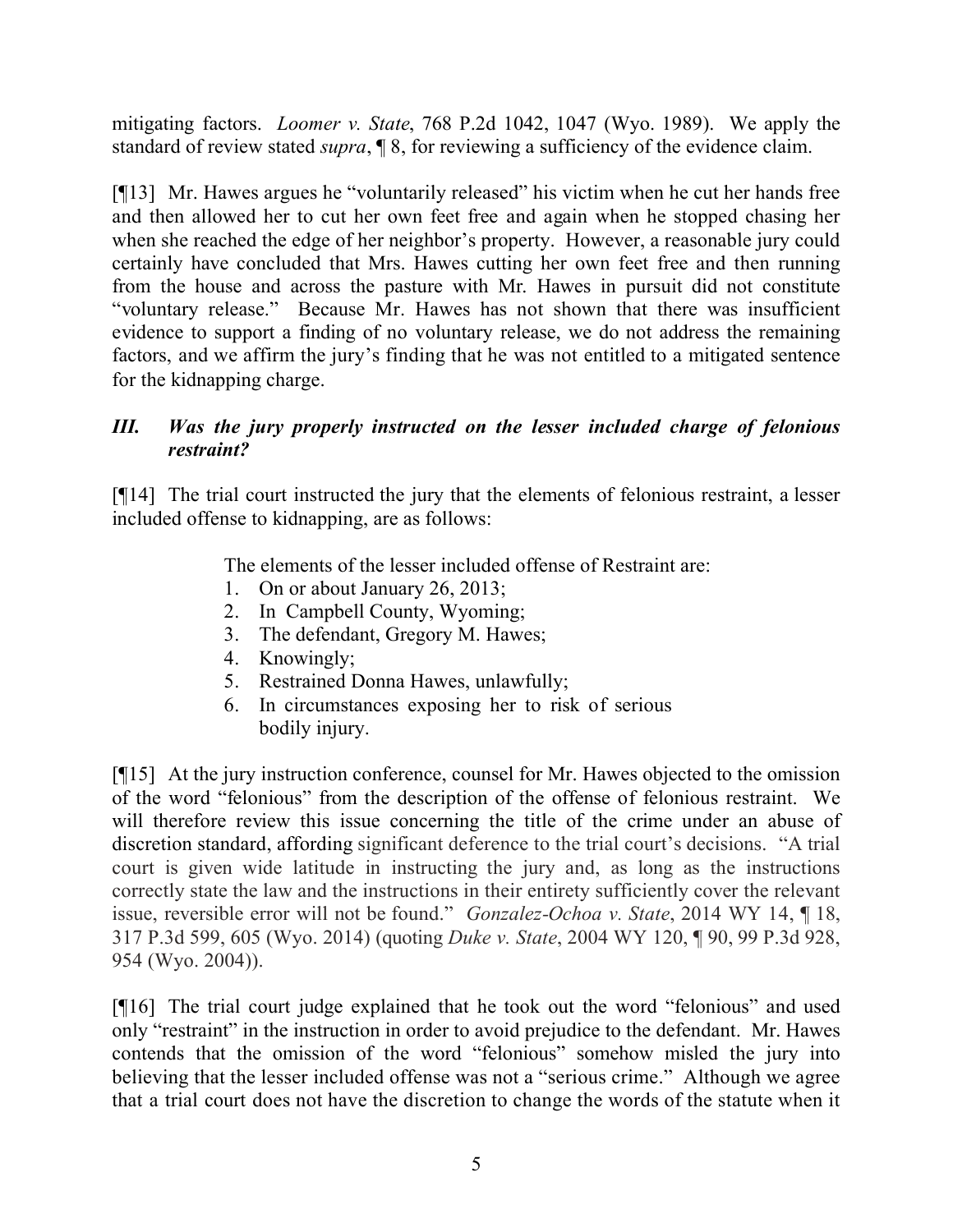drafts jury instructions, we find no abuse of discretion in this case because the jury did not reach the lesser included offense of felonious restraint; instead, it first considered and found Mr. Hawes guilty of the greater offense of kidnapping.

> When a greater and lesser offense are charged to the jury, the proper course is to tell the jury to consider first the greater offense, and to move on to consideration of the lesser offense only if they have some reasonable doubt as to the guilt of the greater offense. A jury that finds guilt as to the greater offense does not enter a verdict concerning guilt of the lesser offense. The reason for this absence of consideration is not any inconsistency between the offenses. It rather reflects the very 'inclusion' that defines the lesser offense as one 'included' in the greater.

*Janpol v. State*, 2008 WY 21, ¶ 9, 178 P.3d 396, 400-01 (Wyo. 2008) (citations omitted).

[¶17] This was the course followed in this case, in which the jury was instructed:

If you find from your consideration of all the evidence that each of these elements [of kidnapping] has been proved beyond a reasonable doubt, then you should find the defendant guilty of Kiddnapping [sic]. If, on the other hand, you find from your consideration of all of the evidence that any of these elements has not been proved beyond a reasonable doubt, then you should consider the lesser included offense of Restraint and the lesser included offense of False Imprisonment.

[¶18] The verdict form likewise instructed the jury to consider first, the charge of kidnapping; and then only if it found Mr. Hawes "Not Guilty" of kidnapping, to go on to consider the lesser included offenses. The jury did find Mr. Hawes guilty of kidnapping, and thus had no occasion to consider the lesser included offense of felonious restraint. Because the jury was correctly instructed on the relevant issues, we find no abuse of discretion in the trial court's omission of the word "felonious" in the felonious restraint instruction.

[¶19] Mr. Hawes also argues that the felonious restraint instruction failed to instruct the jury that the State must prove the accused acted knowingly on each element of the offense. Because this issue was not raised below, we apply a plain error standard to our review. "The plain error standard requires a defendant to establish that a violation of an unequivocal rule of law occurred. The record must clearly reflect the error, and the violation must result in the abridgment of a substantial right of the [defendant] to his